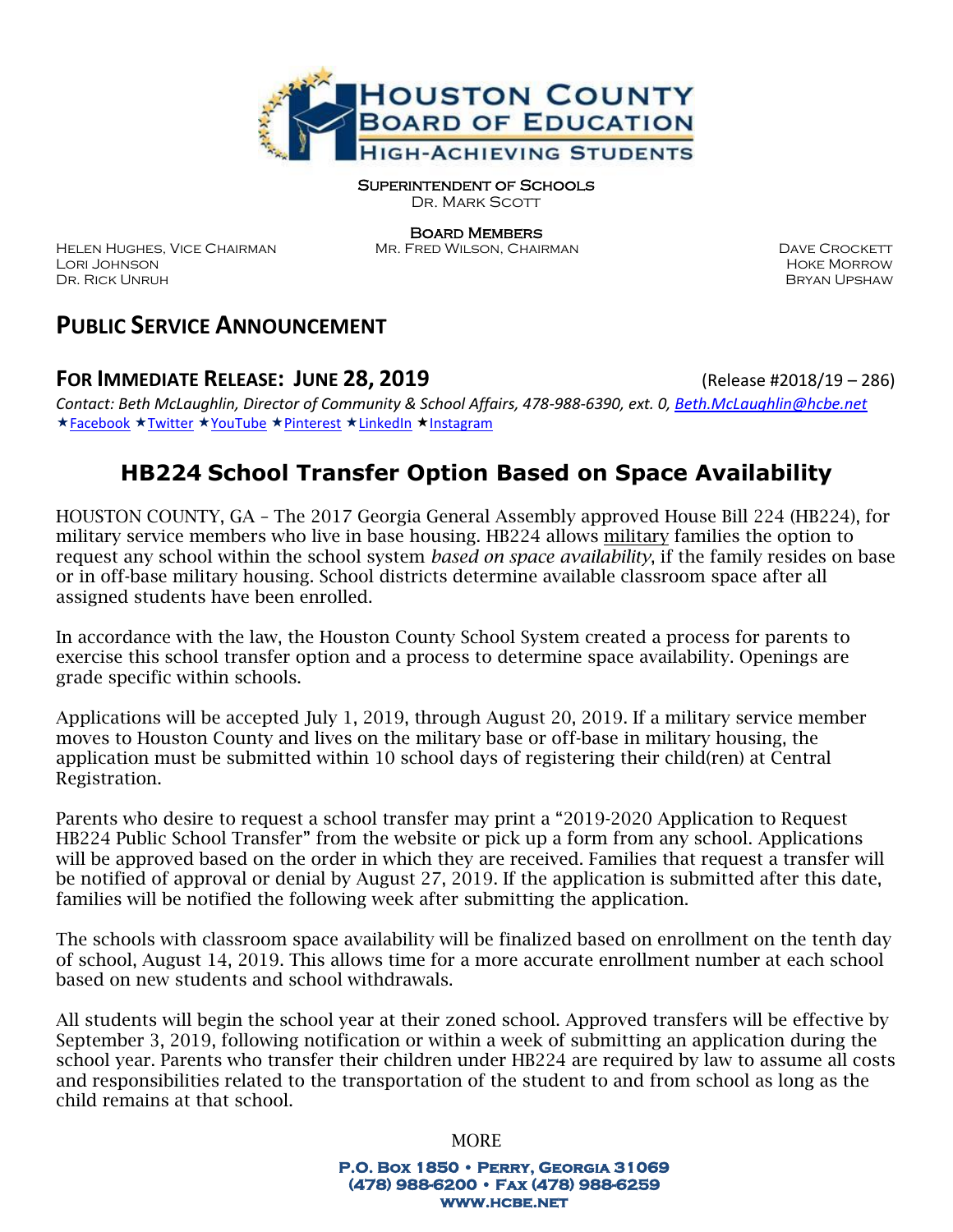### **HB 224 School Transfer Option Based on Space Availability / page 2 of 2**

Applications for transfer must be mailed to the Assistant Superintendent for School Operations, Dr. Richard Rogers. The address is: Houston County Board of Education, P.O. Box 1850, Perry, Georgia, 31069. Schools are not accepting these applications.

Information regarding HB251 is posted to the Board of Education website, [www.hcbe.net,](http://www.hcbe.net/) under the Parents tab and on the [School Zones webpage.](http://houstoncs.schoolinsites.com/?L=2&PN=MainPage&DivisionID=14875&DepartmentID=16986&SubDepartmentID=&TabNo=2) The implementation procedures and application to request a transfer through HB224 follow. For more information, contact School Operations at 478- 218-7513.

# # #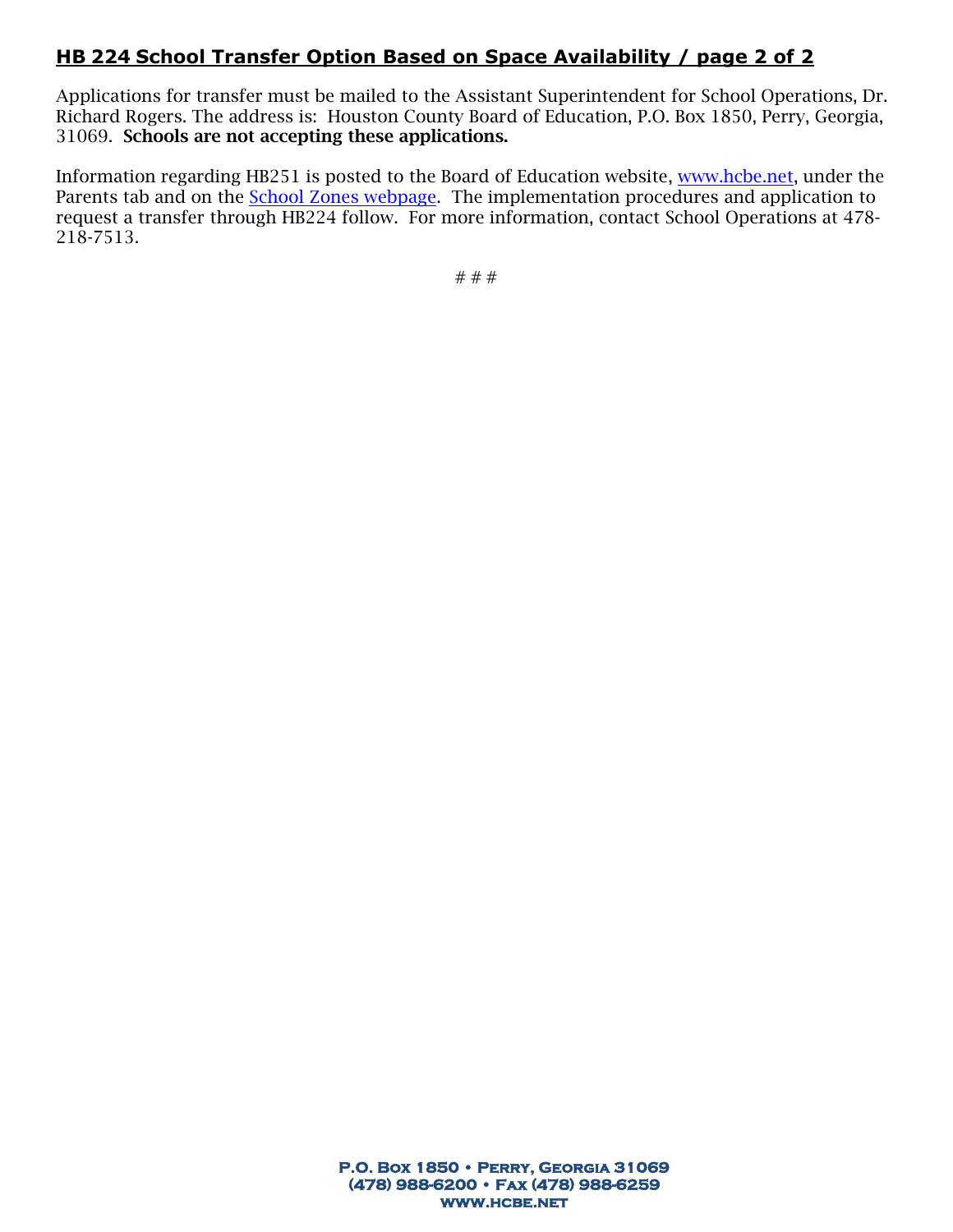

Superintendent of Schools DR. MARK SCOTT

## **HB 224 (2019-2020) - Implementation Procedures**

- 1. Parents of Houston County School System students will be notified of HB224 by July 1st of each year.
- 2. Parents may get an **"Application to Request HB224 Public School Transfer"** from their zoned school or may download a copy from [www.hcbe.net](http://www.hcbe.net/) beginning July 1.
- 3. Applications for transfer must be mailed to *Dr. Richard Rogers, Assistant Superintendent for School Operations,* HCBOE, P.O. Box 1850, Perry, GA, 31069.
- 4. Applications for transfer will be available online July 1, 2019. Applications will be accepted **July 1, 2019, until August 20, 2019**. After the August 20th deadline, applications will be accepted as a military service member moves on a military base or off-base in military housing.
- 5. After the August 20<sup>th</sup> deadline, applications must be received within 10 school days of a military service member, who lives on a military base or off-base in military housing, enrolling his/her child(ren) at Central Registration.
- 6. Capacity will be determined by a school's enrollment on the tenth day of the school year after all assigned students have been enrolled.
- 7. In the event the number of transfer requests exceeds the available capacity in the particular school, requests will be approved based on the order in which they were received.
- 8. Parents will be notified of the approval or denial of their request the following week after the deadline or after submitting the form during the school year.
- 9. All students are to begin the school year at their zoned school. Students with approved transfers will begin the new school no later than **September 3, 2019,** or within a week after submitting the form during the school year.
- 10. Once a request is approved, the parent assumes all costs and responsibilities related to the transportation of their child to and from the school so long as the child remains at that assigned school.

**Dr. Richard Rogers, Assistant Superintendent Office of School Operations 478-218-7512**

> **P.O. Box 1850 • Perry, Georgia 31069 (478) 988-6200 • Fax (478) 988-6259 www.hcbe.net**